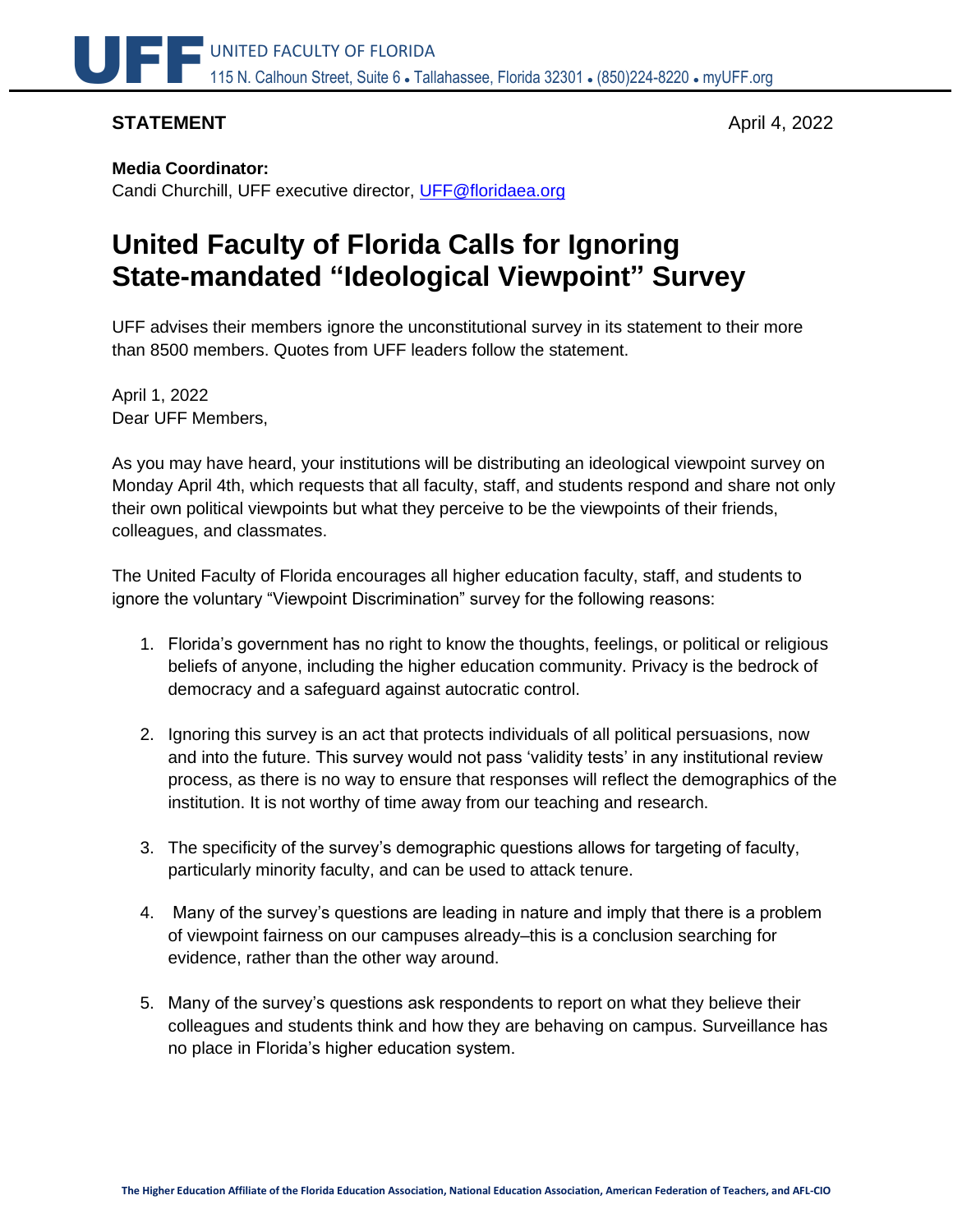- 6. The survey will cause a chilling effect on freedom of speech and freedom of association on campus because faculty, staff, and students will be wondering whether their words and deeds will be reported to those in power.
- 7. Governor DeSantis and other legislators have threatened to defund or otherwise punish campuses whose responses do not match the appropriate ideology. This is not a standard of leadership or behavior that any member of Florida's higher education community should support.

For these reasons and more, UFF discourages participation in the survey, and we encourage you and all members of the Florida higher education system to join our fight to protect the freedoms of the faculty, staff, and students who make our campuses such wonderful places to live, learn, and grow.

UFF, your faculty union, has been fighting this law since it was first proposed. Now our fight is in federal court, and one of our main concerns has been that by its very nature this survey is an infringement upon the basic rights of all Floridians to freedom of speech, freedom of association, and the basic right to privacy, regardless of a person's background or political persuasion and without intimidation from the political party currently in power.

Join us in this fight, and encourage your colleagues to join us as well! We are stronger together.

In Solidarity,

Andrew Gothard, Ph.D. President United Faculty of Florida FEA/NEA/AFT/AFL-CIO https://myuff.org/